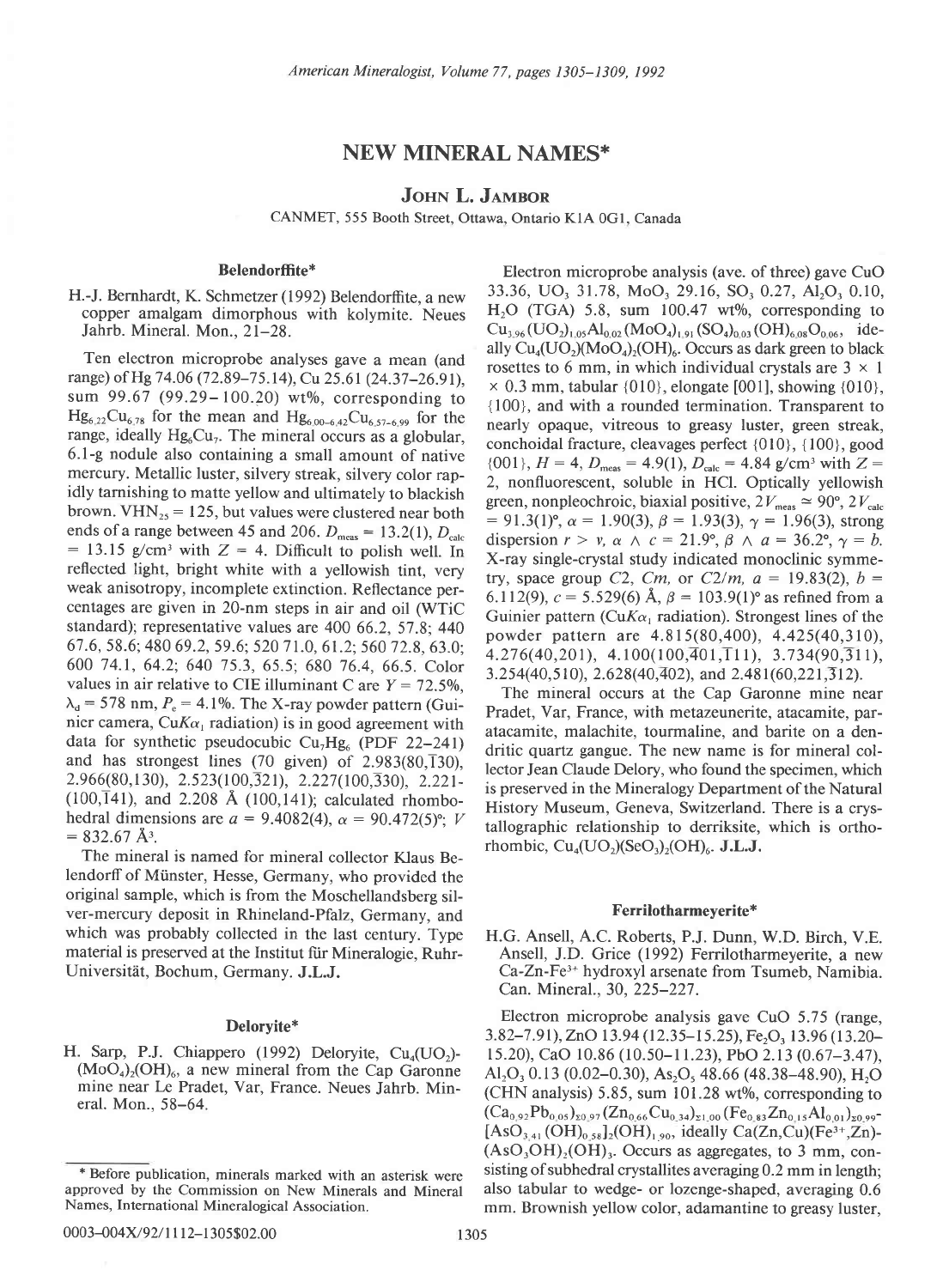transparent to translucent, pale yellow streak, uneven fracture, good {001} cleavage,  $H = 3$ , nonfluorescent,  $D_{\text{meas}} =$ 4.25,  $D_{\text{calc}} = 4.25$  g/cm<sup>3</sup> for the empirical formula above, and Z = 2. Optically biaxial positive,  $\alpha = 1.811(5)$ ,  $\beta =$ 1.844(5),  $\gamma = 1.88(1)$ ,  $2V_{\text{meas}} = 85(5)^\circ$ ,  $2V_{\text{calc}} = 89^\circ$ ;  $Y =$ b,  $X \approx a$ , strongly pleochroic from  $X =$  olive green,  $Y =$ pale green, to  $Z =$  colorless; distinct inclined dispersion,  $r > v$ . X-ray single-crystal study indicated monoclinic symmetry,  $a = 8.997(7)$ ,  $b = 6.236(2)$ ,  $c = 7.390(3)$  Å,  $\beta$  $= 115.74(4)$ ° as refined from the Debye-Scherrer powder pattern (114.6-mm camera, CuK $\alpha$  radiation). Strongest lines are  $4.95(70,110)$ ,  $3.398(100,20\overline{2})$ ,  $3.175(100,11\overline{2})$ ,  $2.938(100,201)$ ,  $2.823(70,021)$ ,  $2.702(70,31)$ , and  $2.544(100,22\overline{1})$ ; by analogy to lotharmeyerite, space group C2, Cm, or C2/m.

The mineral, which is the  $Fe<sup>3+</sup>$  analogue of lotharmeyerite, occurs with tennantite, scorodite, conichalcite, beudantite, and schneiderhohnite at the Tsumeb mine, Tsumeb, Namibia. Type material is in the National Mineral Collection, Geological Survey of Canada, Ottawa, and in the Museum of Victoria. Melbourne, Australia. J.L.J.

# Hejtmanite\*

S. Vrána, M. Rieder, M.E. Gunter (1992) Hejtmanite, a manganese-dominant analogue of bafertisite, a new mineral. Eur. Jour. Mineral., 4, 35-43.

Electron microprobe analysis gave SiO, 23.52, TiO, 13.27, Nb<sub>2</sub>O<sub>5</sub> 1.4, Al<sub>2</sub>O<sub>3</sub> 0.37, FeO 11.29, MnO 14.12, MgO 0.13, BaO 30.20, Na,O 0.06, K,O 0.30, F 3.3, H,O (calc.) 1.86,  $F = O$  1.39, sum 98.43 wt%; for 10 (O,OH,F) the formula ratios are  $Ba_{1,035}K_{0,034}Na_{0,011}(Mn_{1,046}Fe_{0.825}$  $Mg_{0.017}Ti_{0.973}Nb_{0.056}Al_{0.038}Si_{2.057(z~cations~5.992)}(OH_{1.086}$  $F_{0.913}$ <sub>21.999</sub>, ideally Ba(Mn,Fe)<sub>2</sub>TiO(Si<sub>2</sub>O<sub>7</sub>)(OH,F)<sub>2</sub>. Occurs as lath-shaped crystals with large { 100}, elongate [001] to I mm in length. Brownish to yellow color, brownish yellow streak, vitreous luster, translucent, H not determined, perfect {100} cleavage, poor {Okl} parting, irregular fracture, nonfluorescent,  $D_{\text{meas}} = 4.016$  (range 3.975–4.060),  $D_{\text{calc}} = 4.291$  g/cm<sup>3</sup>, with Z = 8. Absorption bands for H<sub>2</sub>O-OH are present in the infrared spectrum. Optically biaxial negative,  $\alpha = 1.814(1)$ ,  $\beta = 1.846(1)$ ,  $\gamma = 1.867(1)$ ,  $2V_{\text{meas}} = 76.4(9)$ °,  $2V_{\text{calc}} = 76.8$ °, pleochroism  $X =$  light green-yellow,  $Y =$  dark golden yellow,  $Z =$  light yellow; absorption  $Y > Z = X$ , orientation  $X = b$ ,  $Z \wedge a = 15.9^{\circ}$ ,  $Y \wedge c = 37.9$ ° in obtuse angle  $\beta$ . Single-crystal X-ray study indicated monoclinic symmetry,  $a = 11.748(4)$ ,  $b =$ 13.768(5),  $c = 10.698(4)$  Å,  $\beta$  112.27(2)°, a subcell has a'  $a, b' = b/2, c' = c/2$ , space group  $P2/m$ . Strongest lines of the powder pattern (diffractometer,  $CuK\alpha$  radiation) are 5.472(32,200), 3.455(17,113), 3.241 and 3.215 (combined 2l; 322,013,320), 2.726(100,400), and 2.180  $(16,500).$ 

The mineral makes up  $\langle 1\%$  of arfvedsonite-bearing pegmatoidal veins (>900/o arfvedsonite) in gneissic alkalic granite and syenite at Mbolwe Hill, Mkushi River area, Central Province, Zambia. The new name is for B. Hejtmas, Professor Emeritus at Charles University, Prague, Czechoslovakia. Type material is in the National Museum, Prague, and in the Department of Mineralogy, Charles University.

Discussion. In an alternative setting the unit cell is identical to one of the two Mn-dominant bafertisite-type phases reported from Kirgiziya, USSR (Am. Mineral., 77, p. 451, 1992). J.L.J.

#### Mrázekite\*

T. Ridko5il, V. Srein, J. F6bry, J. Hybler, B.A. Maximov (1992) Mrázekite, Bi<sub>2</sub>Cu<sub>3</sub>(OH)<sub>2</sub>O<sub>2</sub>(PO<sub>4</sub>)<sub>2</sub>·2H<sub>2</sub>O, a new mineral species and its crystal structure. Can. Mineral., 30,215-224.

Electron microprobe analysis gave CuO 26.14,  $Bi<sub>2</sub>O<sub>3</sub>$ 51.97, P<sub>2</sub>O<sub>5</sub> 15.89, As<sub>2</sub>O<sub>5</sub> 0.11, H<sub>2</sub>O and OH<sub>calc</sub> 5.90, sum 100 wt%, corresponding to  $Bi_{2.011}Cu_{2.962}P_{2.019}As_{0.008}O_{11.046}$ . 1.954H<sub>2</sub>O, ideally Bi<sub>2</sub>Cu<sub>3</sub>(OH)<sub>2</sub>O<sub>2</sub>(PO<sub>4</sub>)<sub>2</sub>·2H<sub>2</sub>O as determined by crystal-structure analysis ( $R = 0.051$ ). Occurs as bright or cerulean blue needles up to 2 mm long, either isolated or loosely grouped as rosettes in a quartz matrix. Crystals are elongate [010], tabular {201}, translucent, vitreous luster,  $H = 2-3$ , cleavage  $\{20\bar{1}\}, D_{\text{meas}} = 4.90(2),$  $D_{\text{calc}} = 5.013$  g/cm<sup>3</sup> with Z = 2. The infrared spectrum shows absorption bands characteristic of  $H_2O$ , OH, and PO<sub>4</sub>. Optically biaxial negative, refractive indices are between 1.8 and 1.9,  $2V_{\text{meas}} = 68(2)^{\circ}$ ,  $X = b$ ,  $Y \approx a$ ,  $Z \approx c$ ,  $Z \wedge c = 16^{\circ}$ . Single-crystal X-ray structural study indicated monoclinic symmetry, space group  $C2/m$ ,  $a =$ 12.359(6),  $b = 6.331(4)$ ,  $c = 9.060(4)$  Å,  $\beta = 122.71(4)$ °. Strongest lines of the Guinier powder pattern (CuK $\alpha$  radiation) are 7.625(78,001), 5.410(43,100), 5.200(52,200), 5.145(45,111), 3.040(100,310), 3.014(63,203), and 2.924(83,02r).

The mineral occurs in a secondary assemblage derived by oxidation of mainly chalcopyrite and tetrahedrite at the former Reinera mine, Lubietová, near Banská Bystrica, Slovakia. The new name is for Zdenek Mrázek (1952-1984). codiscoverer of the mineral. Type material is in the National Museum, Prague, Czechoslovakia, and in the Faculty of Science, Charles University, Prague. J.L.J.

## Tooeleite\*

F.P. Cesbron, S.A. Williams (1992) Tooeleite, a new mineral from the U.S. mine, Tooele County, Utah. Mineral-Mag., 56, 7l-73.

Electron microprobe analysis gave  $Fe<sub>2</sub>O<sub>3</sub>$  43.56, As<sub>2</sub>O<sub>5</sub> 38.61, SO<sub>3</sub> 7.26, H<sub>2</sub>O (Penfield method) 9.80, sum 99.21 wt%, corresponding to  $(Fe_{7.58}^{3+}\Box_{0.42})_{28.00}[(As_{0.79}S_{0.21})O_4]_{6}$ - $(OH)_{6}$ . 4.66H<sub>2</sub>O for As + S = 6. The generalized formula is  $Fe_{8-2x}[(As_{1-x}S_x)O_4]_6 \cdot 5H_2O$  with x about 0.2. Color and streak typically cadmium orange,  $H = 3$ , transparent with a greasy luster in crystals, nonfluorescent,  $D_{\text{meas}} = 4.23(8)$ ,  $D_{\text{calc}} = 4.15$  g/cm<sup>3</sup> with Z = 2. Crystals are elongate [001] blades to 10 mm, bounded by  $\{010\}$ ,  $\{304\}$ , and  $\{100\}$ .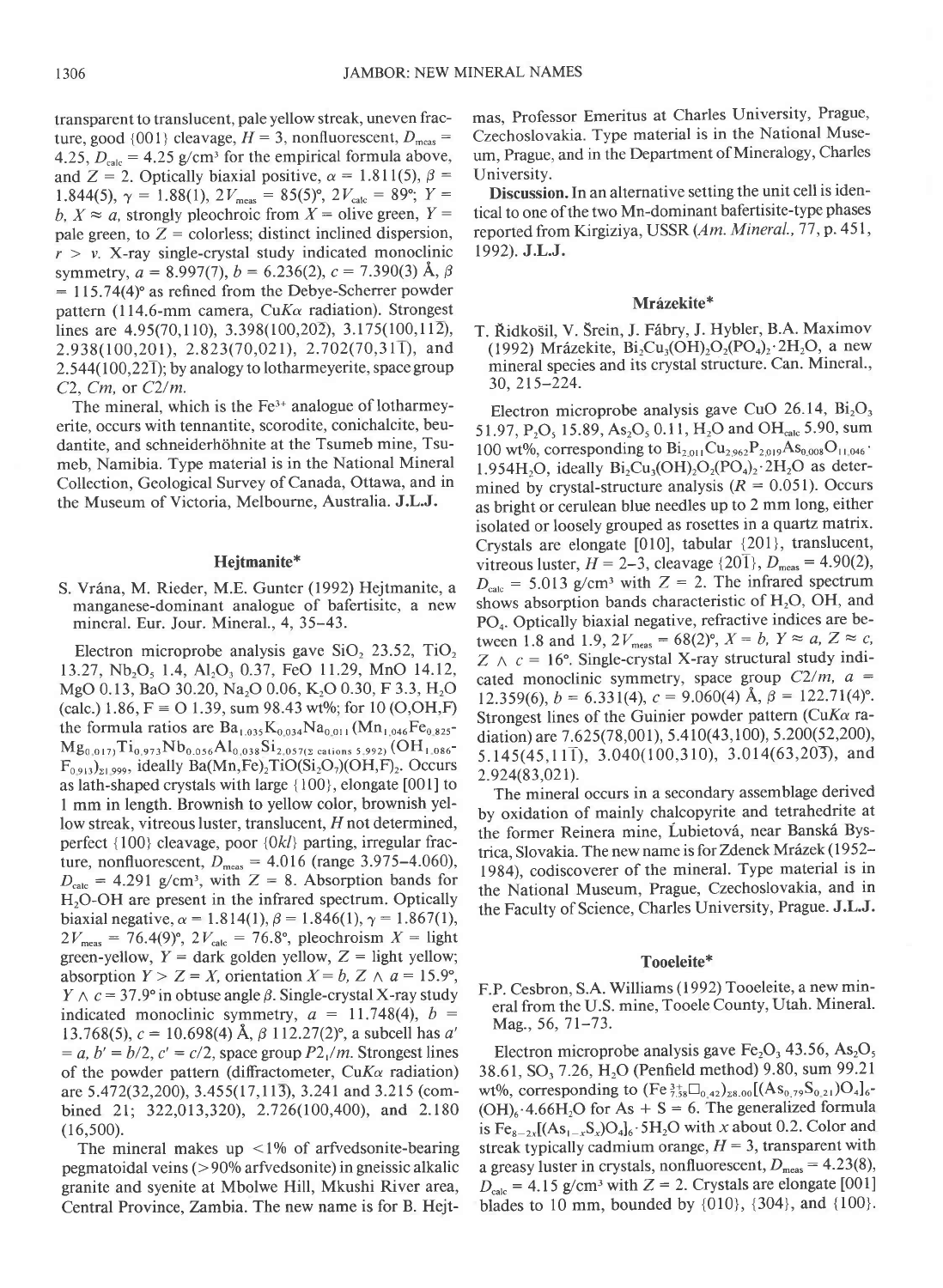One good cleavage normal to the shortest dimension of the crystals. Optically biaxial, straight extinction,  $\alpha = 1.94$ ,  $\beta = 2.04, \gamma = 2.05, 2V_{\text{meas}} = 2-5^{\circ}$ , pleochroism  $Y = \text{orange}$ ,  $X = Z =$  lemon yellow, weak dispersion  $r > v$ . X-ray single-crystal study indicated orthorhombic symmetry, space group *Pbcm* or  $Pbc2_1$ ,  $a = 6.416(4)$ ,  $b = 19.45(17)$ ,  $c = 8.941(8)$  Å. Strongest lines of the powder pattern (114mm camera,  $CrK\alpha$  radiation) are 9.75(100,020). 4.41 6(40,002), 3.208(90,200,1 32), 3.047(50,06 l,220), and 2.680(40,240,113).

The mineral occurs on waste dumps of the U.S. mine at Gold Hill, Tooele County, Utah. The mine formerly produced gold and arsenic from pyrite-arsenopyrite replacement ores in thermally metamorphosed limestone. Oxidation of the quartz-diopside host rock produced massive scorodite containing voids, some lined with jarosite, and both minerals are locally coated with tooeleite crusts up to l0 mm thick. The new name is for the locality. Type material is in the Ecole Nationale Supérieure des Mines, Paris, France. J.L.J.

### AgPd

W. Zang, W.S. Fyfe, R.L. Barnett (1992) A silver-palladium alloy from the Bahia lateritic gold deposit, Brazil. Mineral. Mag., 56, 47-51.

One of two similar microprobe analyses gave Pd 49.70, Ag  $49.19$ , Cu 0.13, sum  $99.02$  wt%, corresponding to  $Pd_{1.004}Ag_{0.993}Cu_{0.003}$ , close to PdAg. The alloy occurs as two angular grains,  $5 \times 15 \mu m$ , in a void within an iron oxide nodule consisting mainly of goethite and hematite. The nodule is from near the top of a femrginous zone, about 30 m thick, in laterite at the Bahia lateritic gold deposit, Serra dos Carajas, Brazil. The angular shape and occurrence in a void suggest growth of the alloy in a lateritic environment. J.L.J.

# $Pd_5As_2$  and  $Pd_2(Sb, As)$

D.H. Watkinson, D. Ohnenstetter (1992) Hydrothermal origin of platinum-group mineralization in the Two Duck Lake intrusion, Coldwell Complex, northwestern Ontario. Can. Mineral., 30, 12l-136.

Three electron microprobe analyses are given for grains corresponding to unnamed  $Pd_5As_2$ , and three for unnamed  $Pd_2(Sb, As)$ .

Discussion. See Am. Mineral. 74, 1218 (1989) for previous reports of  $Pd_5As_2$ , and Am. Mineral. 76, 1438 (1991) for  $Pd_2Sb$ . **J.L.J.** 

# $Pd_2AgS_2$  and  $(Rh,Pt)(As, S)_2$

W.E. Stone, M.E. Fleet, J.H. Crocket, D.M. Kingston (1992) Platinum-group minerals in pyroxenite from the Boston Creek Flow basaltic komatiite, Abitibi greenstone belt, Ontario. Can. Mineral., 30, 109-l19.

Electron microprobe analysis, normalized to  $100 \text{ wt\%}$ after correction for beam overlap onto surrounding minerals, gave Pd 52.9, Ag27 .0,Cu2.7 , S 17.5, corresponding to  $Pd_{37,2}Ag_{18,8}Cu_{3,2}S_{40,9}$ , possibly  $Pd_{2}AgS_{2}$ . The grain is 0.8  $\times$  0.5  $\mu$ m and occurs in a silicate groundmass.

Analysis of a grain, approximately  $1 \times 1 \mu$ m and isolated in epidote, gave Rh 28.5, Pt 15.3, Fe 0.8, As 41.6, S 13.8 wt%, close to  $(Rh, Pt)(As, S)$ .

Discussion. The composition of the Rh-Pt sulfarsenide corresponds to  $(Rh_{0.68}Pt_{0.19}Fe_{0.04})_{20.91}(As_{1.36}S_{1.06})_{22.42}$ . RhAs<sub>2</sub> has been synthesized. J.L.J.

# $SrMn, [Si, O, | (OH), H, O]$

T. Armbruster, R. Oberhänsli, V. Bermanec (1992) Crystal structure of  $SrMn_2[Si_2O_7](OH)_2 \cdot H_2O$ , a new mineral of the lawsonite type. Eur. Jour. Mineral., 4, 17-22.

A hand specimen consisting of sugulite embedded in fibrous serandite-pectolite is cut by serandite-pectolite veinlets, 2-5 mm wide, containing the unnamed strontium mineral in irregular aggregates up to I mm in diameter, less commonly as a feltlike matrix in sugilite-rich parts of the specimen. Electron microprobe analysis gave SiO<sub>2</sub> 28.22, Mn<sub>2</sub>O<sub>3</sub> 37.82, Fe<sub>2</sub>O<sub>3</sub> 0.53, SrO 24.32, BaO 0.46, CaO 0.02, sum 91.37 wt%, corresponding to  $(Sr_{0.98} Ba_{0.01}$ <sub>20.99</sub> (Mn<sub>2.01</sub> Fe<sub>0.03</sub>)<sub>22.04</sub>Si<sub>1.97</sub> for 5 cations; the ideal formula given above requires  $8.62$  wt%  $H<sub>2</sub>O$ , and absorption bands in the infrared spectrum appear at frequencies characteristic of  $H_2O-OH$ . Yellow-brown in thin section. Single-crystal X-ray structural study ( $R = 0.048$ ) indicated orthorhombic symmetry, space group Cmcm, a  $= 6.255(1), b = 9.034(2), c = 13.397(2)$  Å,  $Z = 4$ . The structure is of the lawsonite type, with Al completely replaced by Mn<sup>3+</sup>, and Ca by Sr. The mineral, which is thought to be of hydrothermal origin, is from the Wessels mine, Kalahari manganese fields, South Africa. J.L.J.

#### V-dominant pumpellyite

Y. Pan, M.E. Fleet (1992) Vanadium-rich minerals of the pumpellyite group from the Hemlo gold deposit, Ontario. Can. Mineral., 30,153-162.

Green mica schist from the main ore zone of the Hemlo gold deposit, Ontario, contains abundant V-bearing pumpellyite-(Mg) with up to 13.6 wt%  $V_2O_3$ ; as well, a second pumpellyite-group mineral occurs sparsely as grains < 15  $\mu$ m in maximum dimension. V<sub>2</sub>O<sub>3</sub> in the seven reported electron-microprobe analyses of the second mineral ranges from  $18.89$  to  $25.67$  wt%; results for the most V-rich grain are SiO<sub>2</sub> 33.23, TiO<sub>2</sub> 1.13, Al<sub>2</sub>O<sub>3</sub> 4.55, Cr<sub>2</sub>O<sub>3</sub> 0.56, V<sub>2</sub>O<sub>3</sub> 25.67, total Fe as FeO 3.34, MgO 2.10, MnO 0.50, CaO 20.56, BaO 0.09, Na<sub>2</sub>O 0.14, K<sub>2</sub>O 0.09, sum 91.96, corresponding to  $(Ca_{7,93}Na_{0,10}K_{0,04}Ba_{0,01})_{28,08}(V_{7,39}Al_{1,87}$ - $Mg_{1,13}Fe_{1,00}Ti_{0,30}Cr_{0,16}Mn_{0,15})_{212,00} (Si_{11,94}Al_{0,06})_{212,00}$ . The mineral is greenish brown, vitreous, transparent, brittle. Optically biaxial negative,  $2V_{est} = 50(5)$ °, strongly pleochroic with  $\alpha$  = colorless,  $\beta$  = brown to deep brown,  $\gamma$  =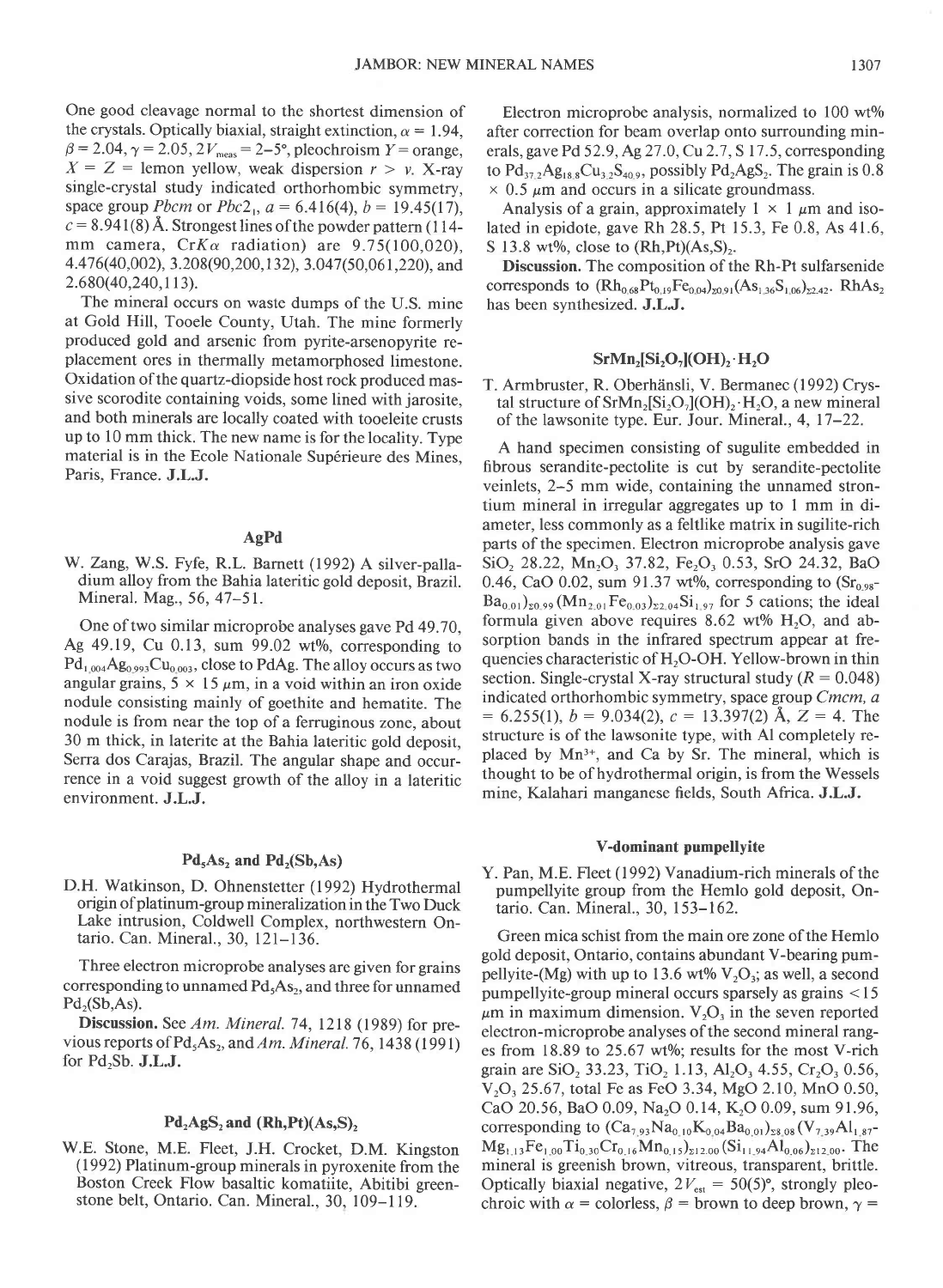pale brown; strong dispersion,  $r < v$ . Closely associated with vanadian titanite and barian tomichite. The endmember composition is calculated as  $Ca<sub>s</sub>(V, Mg, Fe)<sub>4</sub>(V,$  $\text{Al}_8\text{Si}_{12}\text{O}_{56-n}(\text{OH})_n$ , with V dominant both in X and Y positions. J.L.J.

# New Data

#### Pseudoboleite

G. Giuseppetti, F. Mazzi, C. Tadini (1992) The crystal structure of pseudoboleite:  $Pb_{31}Cu_{24}Cl_{62}(OH)_{48}$ ; its relations with the structures of boleite and cumengeite. Neues Jahrb. Mineral. Mon., I 13-126.

X-ray crystal-structural study ( $R = 0.049$ ) gave tetragonal symmetry, space group  $I4/mmm$ ,  $a = 15.24(2)$ ,  $c =$ 30.74(5) Å,  $D_{\text{calc}} = 5.07 \text{ g/cm}^3$  for  $\text{Pb}_{31}\text{Cu}_{24}\text{Cl}_{62}(\text{OH})_{48}$  with  $Z = 2$ . The formula, notably the absence of structural  $H<sub>2</sub>O$ , is new.  $J.L.J.$ 

## Rhodesite

K.-F. Hesse, F. Liebau, S. Merlino (1992) Crystal structure of rhodesite,  $HK_{1-x}Na_{x+2y}Ca_{2-y}\{B,3,2^2\}\{Si_8O_{19}\}\cdot (6$   $z$ )H<sub>2</sub>O, from three localities and its relation to other silicates with dreier double layers. Zeits. Kristallogr., t99.25-48.

X-ray structural study ( $R = 0.036$ ) of rhodesite from Zellberg, Unterfranken, Germany, gave orthorhombic symmetry, space group *Pmam, a* = 23.416(5), *b* = 6.555(1),  $c = 7.050(1)$  Å,  $D_{\text{calc}} = 2.268(1)$  g/cm<sup>3</sup> for HKCa<sub>2</sub>Si<sub>8</sub>O<sub>19</sub>. 5H<sub>2</sub>O and  $Z = 2$ . Similar results were obtained for rhodesite from Trinity County, California ( $R = 0.055$ ), and San Venanzo, Rieti, Italy ( $R = 0.045$ ). Electron microprobe analyses ofthe specimens from Zeilberg and Trinity County, and ofanother from Kimberly, South Africa, gave maximum Na<sub>2</sub>O contents of 0.33 wt%, and structural study indicated that no specific cation position is fully or largely occupied by Na. The ideal formula is  $HKCa<sub>2</sub>Si<sub>8</sub>O<sub>19</sub>·6$   $xH<sub>2</sub>O$ , where  $x = 0.75-1.0$ . The structure is closely related to those of delhayelite, hydrodelhayelite, macdonaldite, and monteregianite. J.L.J.

#### **Stillwellite**

A. Callegari, G. Giuseppetti,F.Mazzi, C. Tadini (1992) The refinement of the crystal structure of stillwellite: RE[BSiO<sub>5</sub>]. Neues Jahrb. Mineral. Mon., 49-57.

X-ray structural study ( $R = 0.015$ ) of stillwellite-(Ce) gave trigonal symmetry, space group  $P3<sub>1</sub>$ ,  $a = 6.844$ ,  $c =$ 6.700 Å,  $Z = 3$ . The common occurrence of [100] twins probably accounts for the space groups previously assigned to the mineral.

**Discussion.** Also reported as space group  $P3<sub>1</sub>$  by P.C. Burns et al., who refined the structure to  $R=0.027$  (Geol.) Assoc. Can. - Mineral. Assoc. Can. Program Abstracts, 17, p. Al4, 1992). J.L.J.

# **Tinticite**

K. Sakurai, S. Matsubara, A. Kato (1991) Tinticite from the Suwa mine, Chino City, Nagano Prefecture, Japan. Mineral. Jour. (Japan), 15, 261-267.

Electron microprobe analysis gave  $Fe<sub>2</sub>O<sub>3</sub>$  50.49,  $P<sub>2</sub>O<sub>5</sub>$ 29.57,  $V<sub>2</sub>O<sub>5</sub>0.60$ , SO<sub>3</sub> 0.38, sum 81.04 wt%, corresponding to  $Fe_{5.95}P_{3.92}V_{0.06}S_{0.04}O_{19}$ , simplified as  $Fe_6P_4O_{19}$ . The original formula for tinticite,  $Fe_3(PO_4)_2(OH)_3 \cdot 3.5H_2O$ , requires 19.16 wt%  $H<sub>2</sub>O$ . Trial and error indexing of the powder diffractometer pattern (Co radiation) gave an orthorhombic cell with  $a = 20.85$ ,  $b = 13.51$ ,  $c = 15.82$  Å. Strongest lines of the pattern are  $6.87(27,012)$ , 6. 17 (28,021,310), 5. 78 (40,311,212), 4.62 (30,411,321,222), 3.949(100,004), 3.310(70,041), 2.988(45,34r), 2.365 (25,525), and 1.948(25,164,118). The new cell and the original formula with  $Z = 16$  give  $D_{\text{calc}} = 2.76$  g/cm<sup>3</sup>, which is close to the original  $D_{\text{meas}} = 2.8 \text{ g/cm}^3$ .

Discussion. The formula, symmetry, and cell dimensions differ from those abstracted in Am. Mineral., 74, p. 1404, 1989. J.L.J.

### Tuperssuatsiaite

O. von Knorring, O.V. Petersen, S. Karup-Moller, E.S. Leonardsen (1992) Tuperssuatsiaite, from Aris phonolite, Windhoek, Namibia. Neues Jahrb. Mineral. Mon., 145-152.

The second occurrence of tuperssuatsiaite has permitted better definition of its properties and composition. The mineral is monoclinic, space group  $C2/c$  or  $Cc$ ,  $a =$ 13.92(7),  $b = 17.73(5)$ ,  $c = 5.30(3)$  Å,  $\beta = 104.78(1)$ °; strongest lines of a (reindexed) Gandolfi powder pattern (CuK $\alpha$  radiation) are 10.78(vs, 110), 4.12(m, 221),  $3.39$ (sB,221,400),  $2.63$ (m,20 $\overline{2}$ ,351), and  $2.51$ (m,22 $\overline{2}$ , 26 $\overline{1,312}$ ). Optically biaxial positive,  $\alpha = 1.5388(5)$ ,  $\beta =$ 1.5596(5),  $\gamma = 1.595(1), 2V_{\text{meas}} = 103.5(1.5)^{\circ}, 2V_{\text{calc}} =$ 103.6(2.6)°,  $\alpha \wedge a = 20-22$ ° in the obtuse angle  $\beta$ ,  $\beta = b$ ,  $\gamma \wedge c = 5-7^{\circ}$ , pleochroism  $\alpha$  = colorless,  $\beta$  = pale yellowish brown,  $\gamma$  = dark reddish brown. The average of ten electron microprobe analyses gave Na 4.97, K 0.06, Mg 0.11, Ca 0.08, Fe 18.37, Mn 0.51, Zn 0.09, Si 26.02, Al 0.08, Ti 0.11, F 0.09, Cl 0.13, O (calc.) 39.62 wt%, corresponding to  $Na_{1.85}K_{0.01}$ <sub>21.86</sub> (Fe<sub>2.83</sub>Mn<sub>0.08</sub>Mg<sub>0.04</sub>Ca<sub>0.02</sub>.  $Zn_{0.02}$ <sub>2.99</sub> (Si<sub>7.96</sub>Al<sub>0.03</sub>Ti<sub>0.02</sub>)<sub>28.01</sub>O<sub>20</sub> [(OH)<sub>2.47</sub>F<sub>0.04</sub>Cl<sub>0.03</sub>]<sub>22.54</sub>.  $(OH<sub>2</sub>)<sub>4</sub>$ , ideally Na<sub>2</sub>Fe<sub>3</sub>Si<sub>8</sub>O<sub>20</sub> $(OH)<sub>2</sub>(OH)<sub>2</sub>$ . The new empirical formula and cell give  $D_{\text{calc}} = 2.28 \text{ g/cm}^3$ . J.L.J.

## Discredited Minerals

#### Rezbanyite

L. Žák, L. Megarskaya, W.G. Mumme (1992) Rézbányite from Ocna de fier (Vaskö): A mixture of bismuthinite derivatives and cosalite. Neues Jahrb. Mineral. Mon., 69-79.